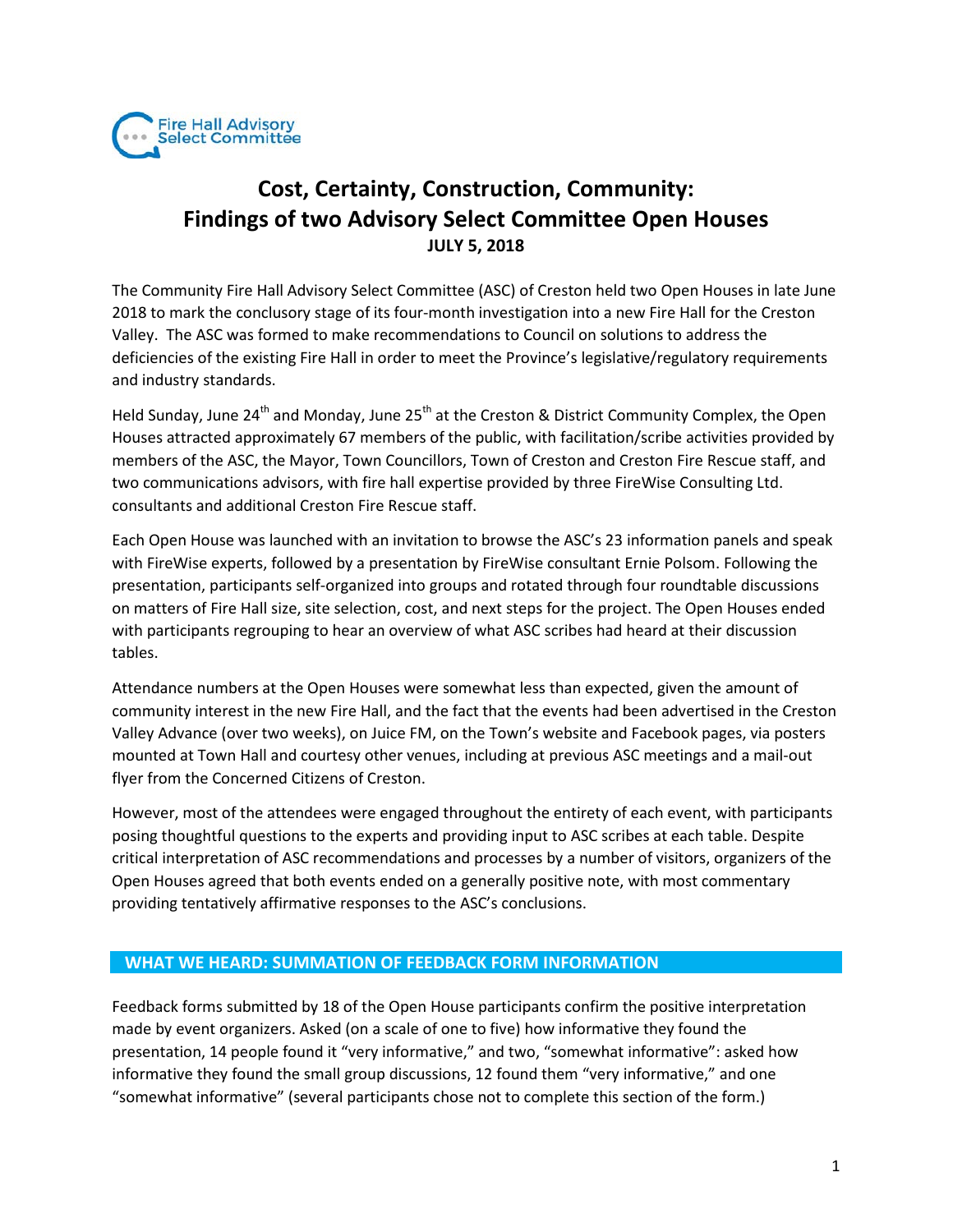Comments on the Open Houses themselves included the following: "I thought it was great," "Good worthwhile afternoon; hope it helps pass next referendum," and "The boards (display panels) were excellent, especially liked the costs & community sizes of other fire halls recently built" (see Appendices section for charts depicting these findings).

Additional commentary from the feedback forms (including responses to the question, "Is there anything else the ASC should consider that hasn't been addressed in today's presentation and small group discussions?" and "Do you have any other questions about the fire Hall and the ASC related to today's presentation and small group discussion?") has been incorporated in general discussion of qualitative data below.

#### **WHAT WE HEARD: COST DISCUSSIONS**

Discussion of costs of a new Fire Hall underlined much of the dialogue between citizens and ASC members and FireWise consultants during the Open Houses. Questions probing issues of site selection and potential size of the Fire Hall often led back to this larger analysis of costs, with participants offering suggestions to the Town for consideration.

- *Consider that many of Creston's citizens live on limited and/or fixed incomes*: A recurring comment heard during both open houses was "Creston's tax base is below the average for B.C. – keep that top of mind."
- *Taxation appears to be related directly to capital projects like the Fire Hall*: A number of participants correlated their annual taxes directly to Creston projects (referencing the Creston & District Community Complex and the Fire Hall): "Taxes have gone up by \$300 – and still no fire hall!", "Can people in Creston afford the \$20 extra a month in taxation? This still seems too much", and "What is the cost to the taxpayer – and what are the ongoing costs?"
- *Guard against previous Fire Hall communications missteps*: Some individuals look back to 2017 Town communications before the borrowing Referendum of December 2017, complaining that costs noted at that time seemed exorbitant: "Last time, the idea of \$6.1M scared people – no one knew how we could afford that."

FireWise consultants and ASC scribes/facilitators provided the following information to direct questions regarding Fire Hall costs:

- The total project cost is \$5.5 Million, less the shares of RDCK and a contribution from the Town's Reserve Funds.
- The Town's share of the Fire Hall is approximately \$2.95 Million: this figure includes land, site development and contingency.
- The Town has a signed contract with RDCK for 28% of the total project -- approximately \$1.54 Million.
- The Town will devote \$1 Million from Town's Reserve Funds (which leaves \$7.9 Million in savings for urgent or emergency events).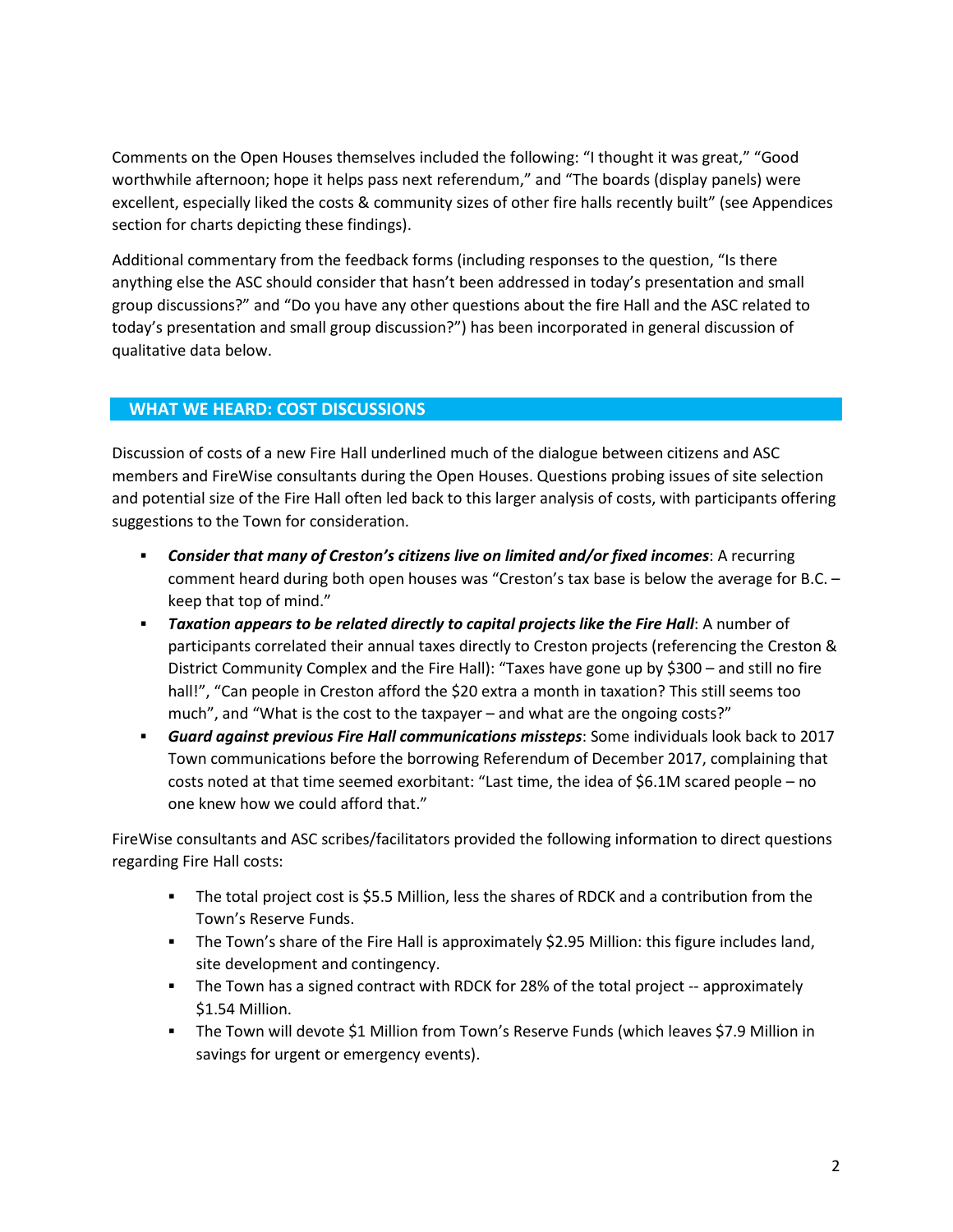- The Town will move forward in its Fire Hall plans without BC Ambulance as at this time there is no signed contract for the project; however, the Town has pledged to "keep the door open" for future discussions with BC Ambulance.
- The Town will tender a contract for building to achieve best possible price.
- **The Town will actively apply for building and energy efficiency grants from the Federal and** Provincial governments and other sources.

# **WHAT WE HEARD: DEMAND FOR CERTAINTY**

A major theme closely aligned to the issue of costs was that of certainty – that is, participants in the Open Houses continually requested the Town exercise every precaution to ensure it does not overstep citizen expectations or overspend in building the new Fire Hall. At the same time, some citizens emphasized the need for a new Fire Hall to be built with the future in mind.

- *Lock down the maximum price of the Fire Hall*: Much of this discussion focused upon ASC recommendations around the spatial analysis/size of the new Fire Hall, viz., "How did you decide upon 14,000 square feet?", "Do you really need a large training room? How many times will you have 40 people in that room at once?", "Could the dorm rooms and kitchens be located in another building?" Closely related to this question was the request for a planner to spend only what is needed: "Who will ensure we spend only what we need?"
- *Provide information on costs per individual home owner*: "What's the price per household?"
- *Ensure the Fire Hall is big enough:* Some individuals noted that a Fire Hall that is too small may not prove economically feasible in future: "Is the proposed building big enough for future expansion? If there are space constraints, this will impact future growth."
- *Next Referendum must be communicated with greater clarity and certainty*: "The Referendum timing has got to be right this time," "What will be the Referendum question?", "If the Referendum goes ahead, how long before financing is approved?" and "I'd like to see a timeline for the Referendum (process) in the newspaper."

FireWise consultants and ASC scribes/facilitators responded to these questions with the following information:

- A Borrowing Bylaw is like a getting a pre-approved mortgage or line or credit: you draw only what you need.
- The proposed Fire Hall's maximum costing is based on the BC Building Altus estimates and comparisons of other fire halls built recently in BC: further, this proposed costing foresees a Fire Hall built at a maximum of \$350 per square foot and an estimated 14,000 square feet.
- The Town will need voter permission to borrow the funds before it invests in further design drawings.
- Town Council has adopted the ASC's recommendation to develop a Fire Hall Building Advisory Select Committee (FHBASC) of dedicated community volunteers to oversee the process to design, tender and construct a new Fire Hall.
- The tendering process for the new Fire Hall will provide final certainty on cost.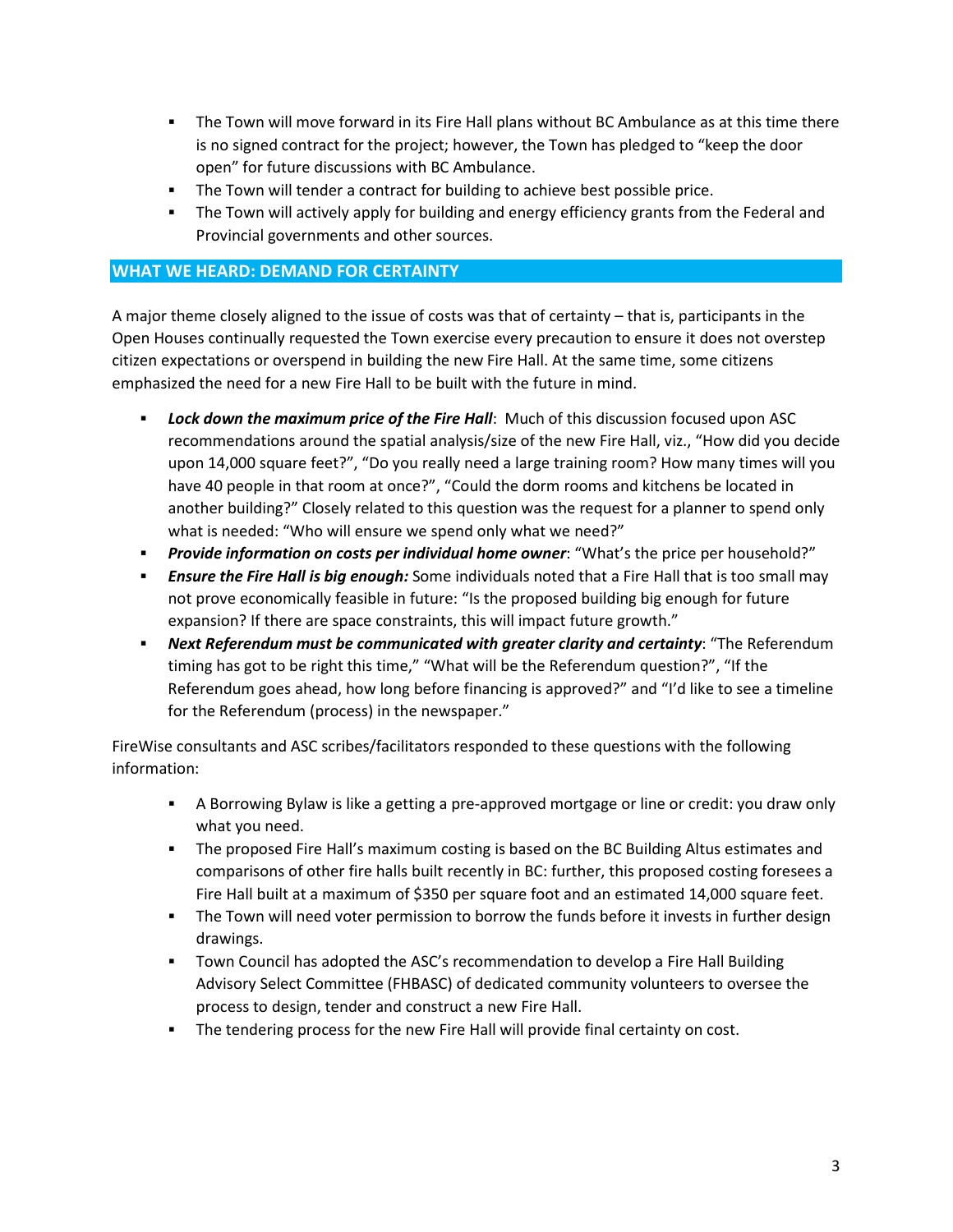## **WHAT WE HEARD: SUMMATION OF CONSTRUCTION DISCUSSIONS**

Although the ASC did not offer recommendations to either Council or Open House participants on construction options, a significant number of attendees offered the following general suggestions for construction possibilities:

- *Investigate lowest-cost construction materials, such as steel frame buildings.*
- *Use lowest cost location, such as Town-owned land.*
- *Ensure the Fire Hall will meet both current and future needs.*
- *Get confirmation of contracts.*

FireWise consultants and ASC scribes/facilitators responded to these suggestions with the following information:

- The Town of Creston will investigate various construction options, including steel frame buildings, as part of the design drawings. However, the Town is also waiting to ensure it has voter permission to proceed before investing in design drawings this time.
- **The Town will continue to investigate the lowest cost options; however, the site must be big** enough to hold a Fire Hall that will meet current and future needs. Cedar Street, while owned by the Town, is not big enough.

#### **WHAT WE HEARD: SUMMATION OF COMMUNITY INVOLVEMENT IN PROCESS**

Some of the most positive language and suggestions during the Open Houses came from individuals suggesting communications activities and continuing citizen engagement in the Fire Hall process.

- *Communicate in innovative ways around the Fire Hall*: "Having the ASC at the Farmers' Market is a good idea," "I like the idea of having the ASC make presentations to social clubs and groups in the community," "Establishing a store front somewhere downtown would be a good idea  $$ like a public information centre on the Fire Hall," "You need to develop an FAQ of simple facts around the Fire Hall for the newspaper," "The ASC should distribute an information flyer in coffee shops, like Black Bear," "You need to distribute information to the Visitor's Info Centre, so people considering moving here know what's planned for a potential fire hall," and "You need information on paper – in the newspaper, on a billboard, on the bulletin board at Town Hall."
- *Provide information to people who might not otherwise be engaged*: "It's important to communicate so you can create educated voters," "You need to ensure seniors get out to vote how do we get the message out to them?" and "People here don't have enough information about the fire hall to debate those with misinformation."
- *Use caution when choosing engagement strategies:* "Facebook is promoting fear-mongering around this issue," and "The ASC should not be doing any advertising."
- *Ensure citizens provide input into the Fire Hall project*: "You need to continue to ensure that public input is part of your process," "The ASC still needs to balance how it represents all of Creston's voices," and "The ASC has not entertained public input until now. Not good enough."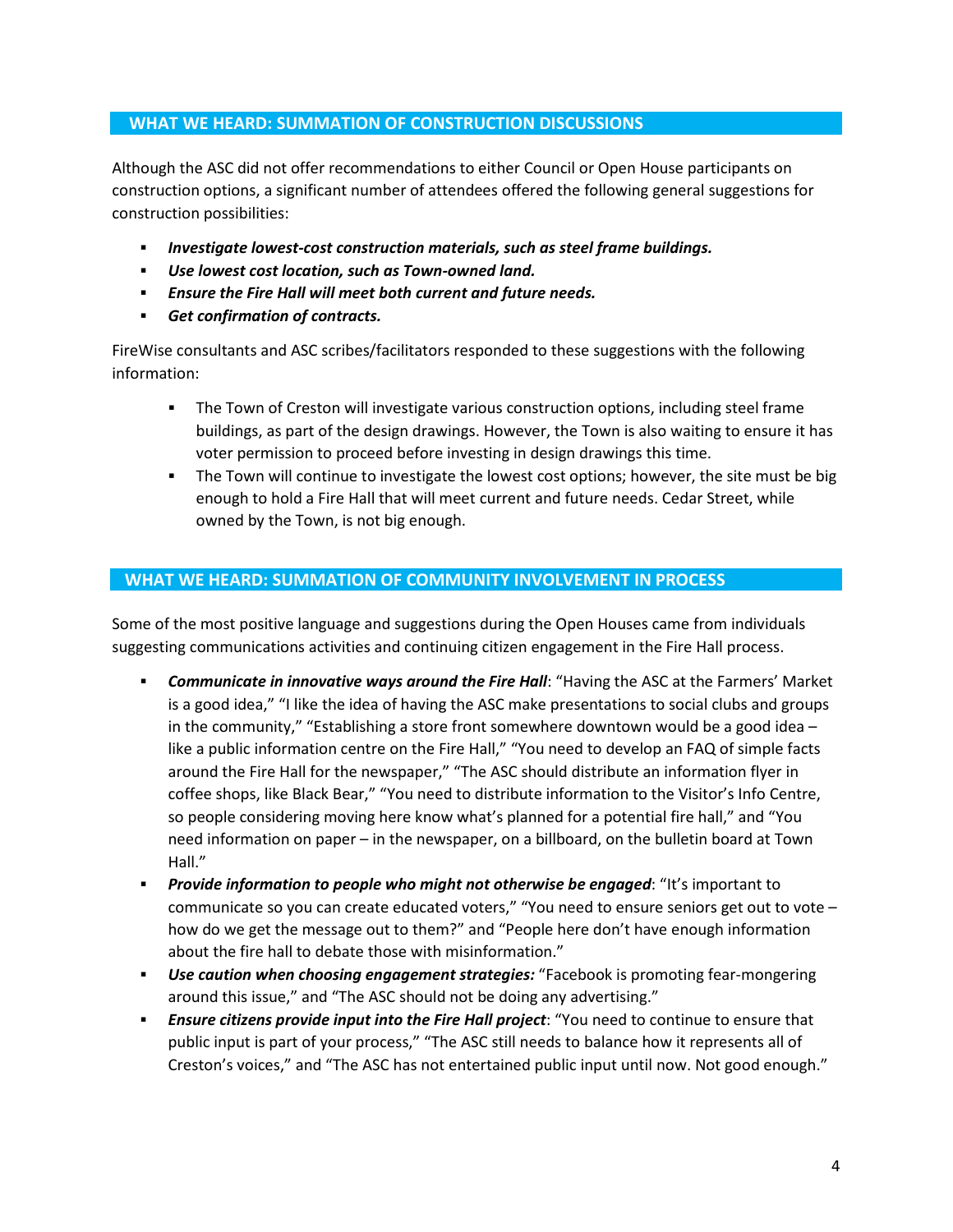*ASC has for the most part done a good job*: "This process (as described in the ASC's Open Houses) is clear to me – the last time, there was not enough time to inform decisions," "I like the process – let experts do their job," and "It's a darn good Committee."

ASC communications consultants, scribes/facilitators responded to these suggestions with the following information:

- The Town of Creston will consider various communications options during the summer months of 2018 to ensure Creston citizens continue their engagement with the Fire Hall project. At the same time, project organizers will keep spending on communications initiatives to a minimum.
- **Pending the results of a proposed Referendum, the Town will appoint a Fire Hall Building** Advisory Select Committee of dedicated community volunteers to oversee the process to design, tender and construct a new Fire Hall.

## **WHAT WE HAVE CONCLUDED: PROCEED WITH RESPECT AND ATTENTION TO COMMUNITY**

Although the ASC's two Open Houses revealed valuable and much-needed questions and input from the community, quantitative data collected from the events is insufficient to provide reliable or valid conclusions. At this stage, the ASC cannot assume community consensus regarding the prospective Fire Hall -- nor can it surmise that, while the majority of questions and comments provided by participants at the Open Houses were somewhat more positive than negative, the citizens of Creston are therefore fully supportive of the Committee's process and recommendations. A comment on one Feedback Form put the situation most succinctly: "The ASC still needs to gain credibility and community acceptance."

At the same time, the Committee advises that specific suggestions from the community regarding Town priorities and communications strategies in the progression of the Fire Hall project have great merit, and should be incorporated into information strategies from July into mid-October 2018. Suggestions gathered through both Open Houses provide a preliminary roadmap for the ASC over the next four months (given a borrowing Referendum is in play). These suggestions, noted above, will help form the basis of the ASC's Summer/Fall 2018 Communications Plan.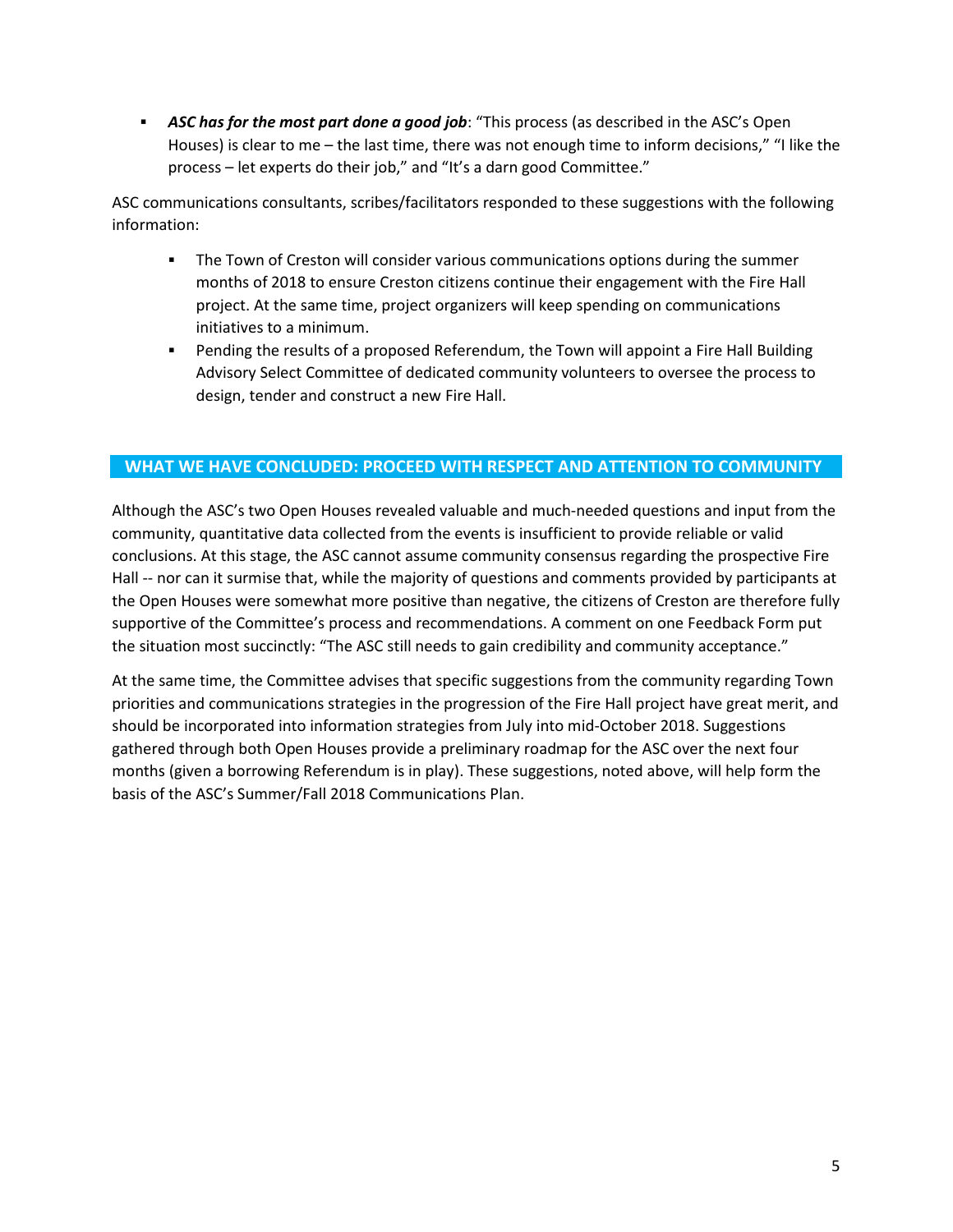# Appendix 1: Citizen response regarding informative quality of Open House presentation How informative did you find today's presentation?



# Appendix 2: Citizen response regarding informative quality of Open House small group discussions

How informative did you find today's small group discussions?